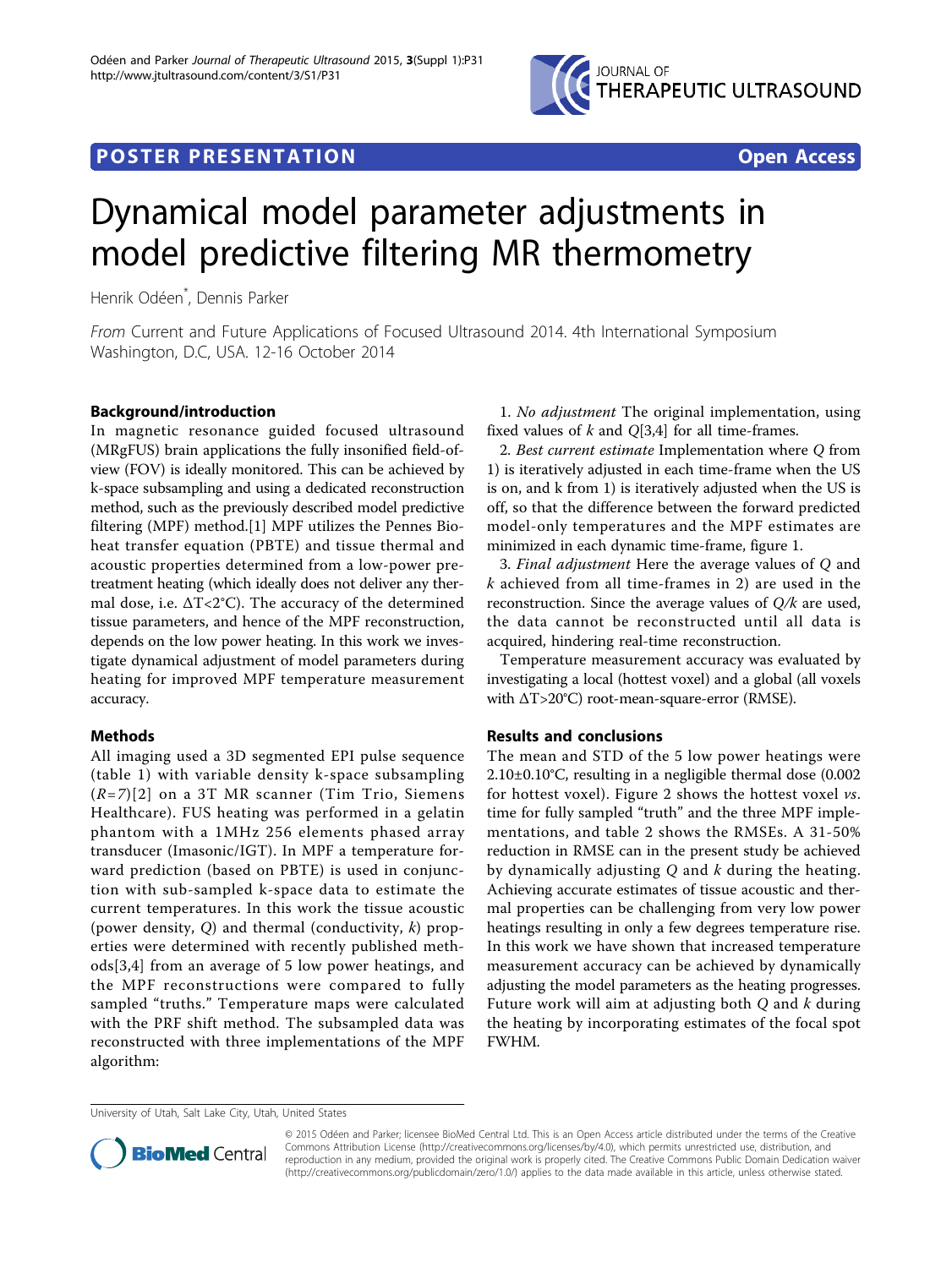|                       | TR/TE [ms] | Resolution [mm] | FOV [mm]    | EPI | BW [Hz/px] | FA [deg]                 | Tacq [s] | US            |
|-----------------------|------------|-----------------|-------------|-----|------------|--------------------------|----------|---------------|
| Low Power Heating     | 22/11      | 1.15x1.15x2.50  | 147x96x45   |     | 752        |                          | 4.8      | 3W<br>28.18s  |
| Fully Sampled "Truth" | 22/11      | 1.15x1.15x2.50  | 147x96x45   |     | 752        | $\overline{\phantom{a}}$ | 4.8      | 40W<br>28.18s |
| <b>MPF</b>            | 22/11      | 1.15x1.15x2.50  | 147x110x135 |     | 752        | $\overline{\phantom{a}}$ | 2.4      | 40W<br>28.18s |

<span id="page-1-0"></span>Table 1 MR and US parameters used for the 5 Low Power heatings (to estimate Q and k), for the fully sampled "truth," and for the subsampled MPF heatings.